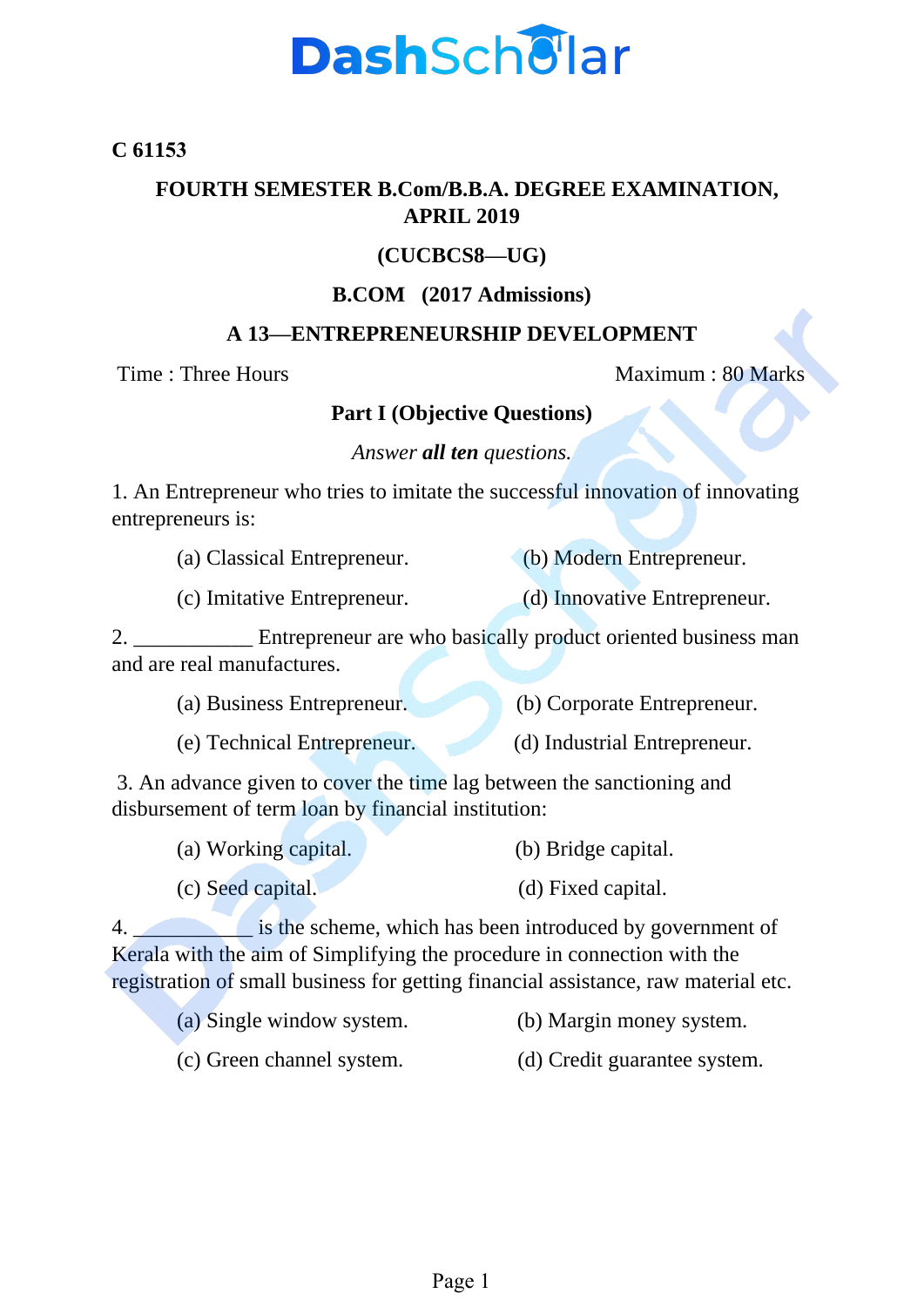# **DashSchellar**

5. The principal governing body responsible for all matters related to EXIM Policy:

(a) Directorate General of Foreign Trade.

(b) Export Promotion capital goods:

(c) Central Investment Subsidy Scheme.

(d) Infrastructural Development scheme

Fill in the blanks:

6. SIDCO Stands for \_\_\_\_\_\_\_\_\_\_\_.

7. A concession, subsidy or bounty given to entrepreneurs to encourage of motivate them to setup industrial venture is called

8. \_\_\_\_\_\_\_\_\_\_\_ is an entrepreneur, who takes up entrepreneurial activities for his own satisfaction or Profit.

9. When a team of entrepreneurs works unitedly, the enterprise gains an institutional nature and these entrepreneurs are known as **which is a set of the set of the set of the set of the set of the set of the set of the set of the set of the set of the set of the set of the set of the set of th** 

10. \_\_\_\_\_\_\_\_\_\_\_ is the process of obtaining relevant information about a project in order to ascertain its financial viability.

 $(10 \times 1 = 10 \text{ marks})$ 

## **Part II (Short Answer Questions)**

*Answer any eight out of the ten questions in two or three sentences.*

- 11. Who is an entrepreneur ?
- 12. Define Entrepreneurship.
- 15. What is « project report ?
- 14. Define industrial estate.
- 15, Whet is an incentive ?
- 16. What do you mean by ancillary unit ?
- 17. Explain KITCO.
- 18. What is a single window system ?
- 19. Explain margin money scheme,
- 20. What is meant by business incubation ?